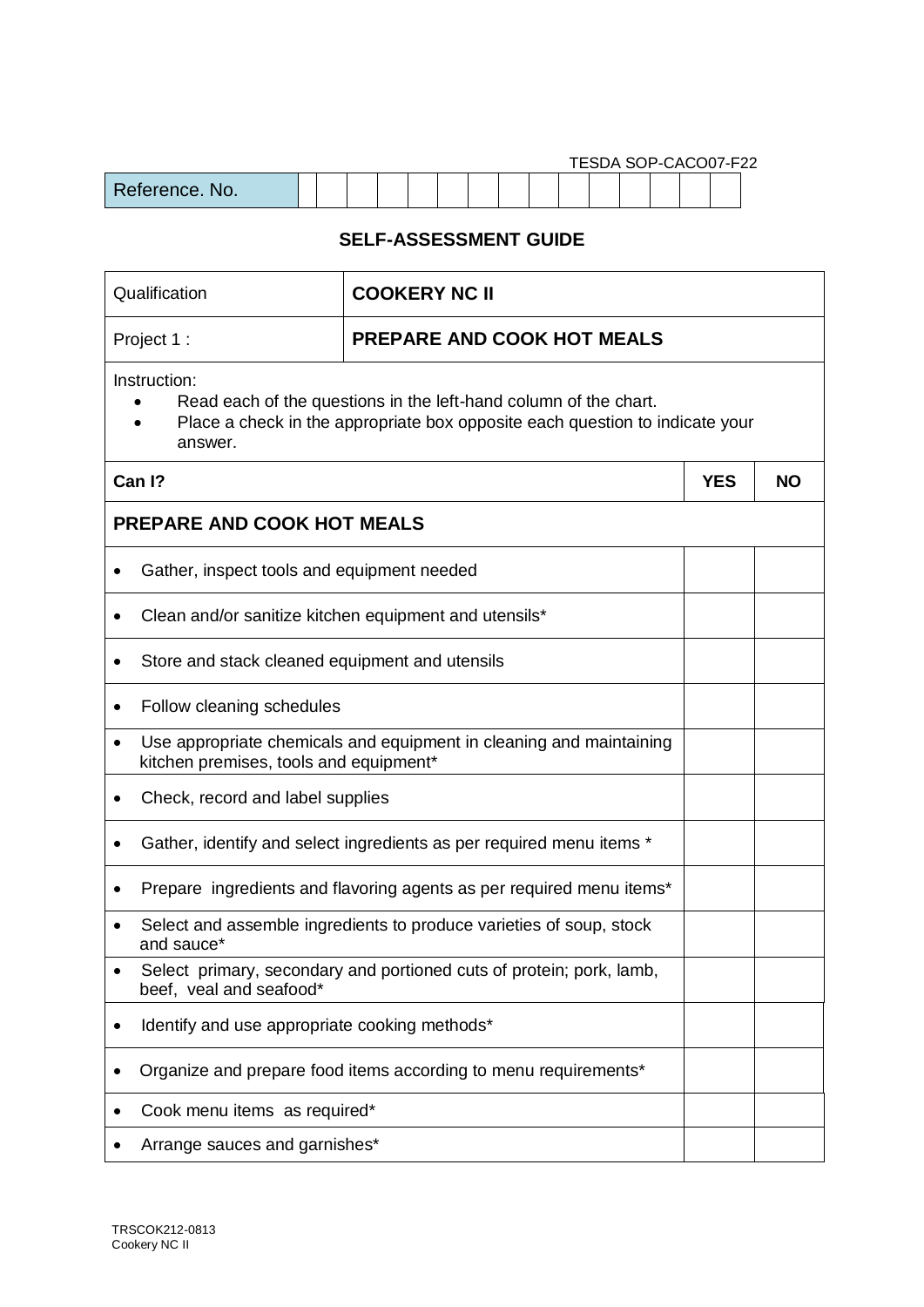| Plate and present food*                                                                                       |  |  |  |  |  |  |
|---------------------------------------------------------------------------------------------------------------|--|--|--|--|--|--|
| Select packaging materials for foodstuffs                                                                     |  |  |  |  |  |  |
| Adapt appropriate packaging procedures*                                                                       |  |  |  |  |  |  |
| Store food in appropriate condition*<br>$\bullet$                                                             |  |  |  |  |  |  |
| Follow workplace safety and hygiene procedures*                                                               |  |  |  |  |  |  |
| Perform first aid procedure in the event of accident                                                          |  |  |  |  |  |  |
| <b>PREPARE AND COOK COLD MEALS</b>                                                                            |  |  |  |  |  |  |
| Clean and/or sanitize kitchen equipment and utensils*                                                         |  |  |  |  |  |  |
| Store and stack cleaned equipment and utensils                                                                |  |  |  |  |  |  |
| Follow cleaning schedules                                                                                     |  |  |  |  |  |  |
| Use appropriate chemicals and equipment in cleaning and<br>maintaining kitchen premises, tools and equipment* |  |  |  |  |  |  |
| Select and assemble tools and equipment*                                                                      |  |  |  |  |  |  |
| Inspect tools and equipment*                                                                                  |  |  |  |  |  |  |
| Rotate and move supplies                                                                                      |  |  |  |  |  |  |
| Check, record and label supplies                                                                              |  |  |  |  |  |  |
| Identify and select ingredients as per required menu items *                                                  |  |  |  |  |  |  |
| Prepare variety of sandwich types*                                                                            |  |  |  |  |  |  |
| Select suitable bases from a range of bread type*                                                             |  |  |  |  |  |  |
| Prepare appetizers and salads with suitable sauces and<br>٠<br>dressings*                                     |  |  |  |  |  |  |
| Utilize quality trimmings or other left over                                                                  |  |  |  |  |  |  |
| Select and prepare variety of vegetables, fruits and starch<br>$\bullet$<br>food according to recipes*        |  |  |  |  |  |  |
| Select and prepare variety of cold dishes according to recipe<br>$\bullet$<br>requirements*                   |  |  |  |  |  |  |
| Identify and use appropriate cooking methods*                                                                 |  |  |  |  |  |  |
| Organize and prepare food items according to menu<br>requirements*                                            |  |  |  |  |  |  |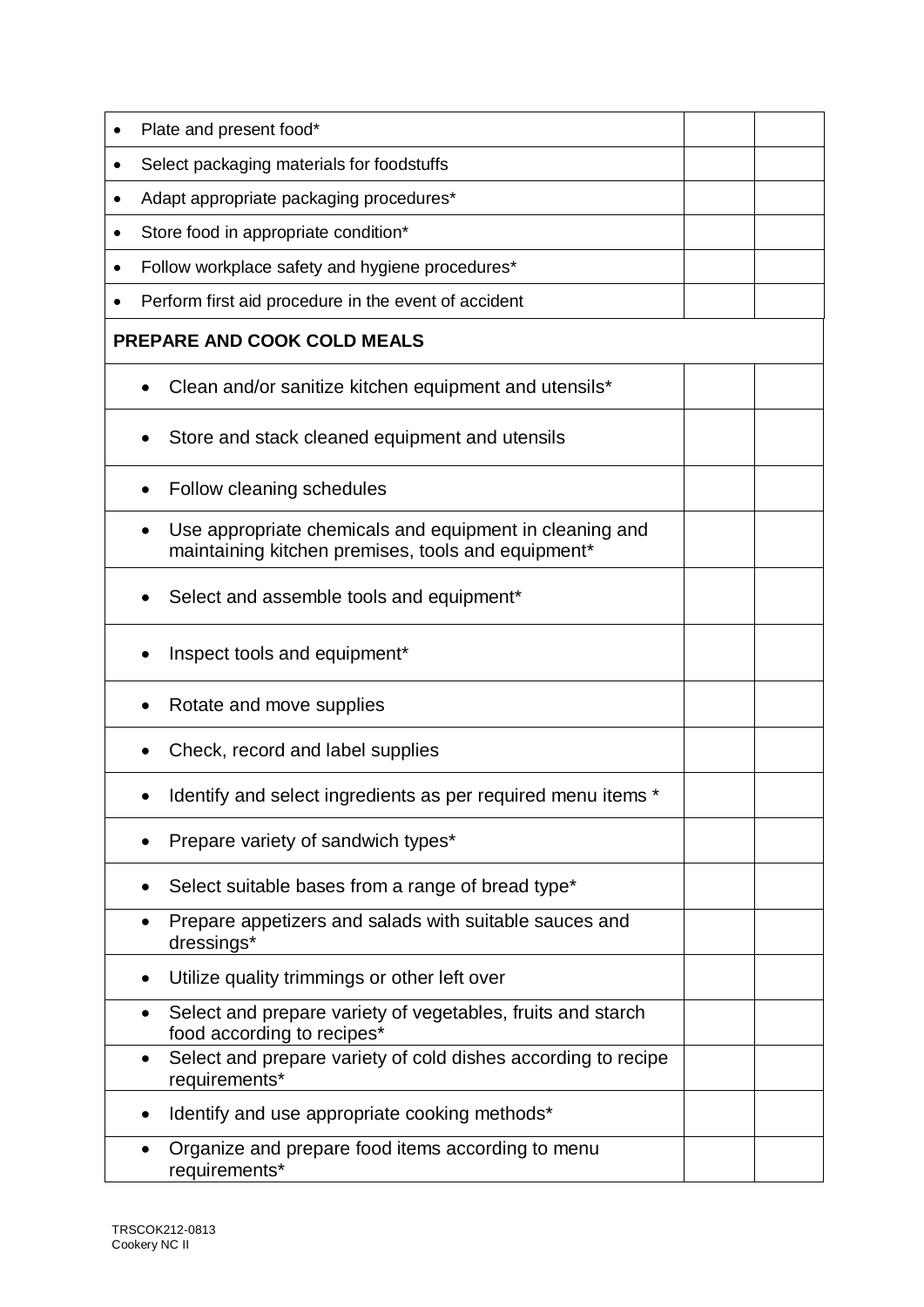|           | Plate and present food*                                                                                                                                                          |  |
|-----------|----------------------------------------------------------------------------------------------------------------------------------------------------------------------------------|--|
|           | Select packaging materials for foodstuffs                                                                                                                                        |  |
|           | Adapt appropriate packaging procedures*                                                                                                                                          |  |
|           | Store food in appropriate condition*                                                                                                                                             |  |
|           | Minimize wastage through purchases*                                                                                                                                              |  |
|           | Follow workplace safety and hygiene procedures*                                                                                                                                  |  |
|           | Perform first aid procedures in the event of accident                                                                                                                            |  |
|           | Prepare reports                                                                                                                                                                  |  |
|           | Coordinate end of service procedures                                                                                                                                             |  |
|           | <b>PREPARE SWEETS</b>                                                                                                                                                            |  |
| $\bullet$ | Select and use chemicals and clean potable water for<br>cleaning and/or sanitizing kitchen equipment, utensils, and<br>working surfaces according to manufacturer's instructions |  |
| $\bullet$ | Store or stack clean equipment, supplies and utensils safely<br>in the designated place in accordance with manufacturer's<br>instructions                                        |  |
| $\bullet$ | Assemble and disassemble cleaning equipment safely                                                                                                                               |  |
|           | Follow cleaning schedules based on enterprise procedures                                                                                                                         |  |
| $\bullet$ | Clean and/or sanitize walls, floors, shelves and working<br>surfaces without causing damage to health or property                                                                |  |
|           | Follow first aid procedures if an accident happens                                                                                                                               |  |
| $\bullet$ | Sort and dispose waste according to sanitary regulations,<br>enterprise practices and standard procedures *                                                                      |  |
| $\bullet$ | Dispose cleaning chemicals safely-according to standard<br>procedures*                                                                                                           |  |
| ٠         | Demonstrate sanitizing procedures and techniques*                                                                                                                                |  |
| $\bullet$ | Use ingredients and flavoring agents according to standard<br>recipes defined by the enterprise                                                                                  |  |
| $\bullet$ | Identify ingredients according to standard recipes, recipe<br>card or enterprise requirements                                                                                    |  |
|           | Assemble ingredients according to quantity, type, and quality<br>required                                                                                                        |  |
|           | Prepare ingredients based on the required form and time<br>frame                                                                                                                 |  |